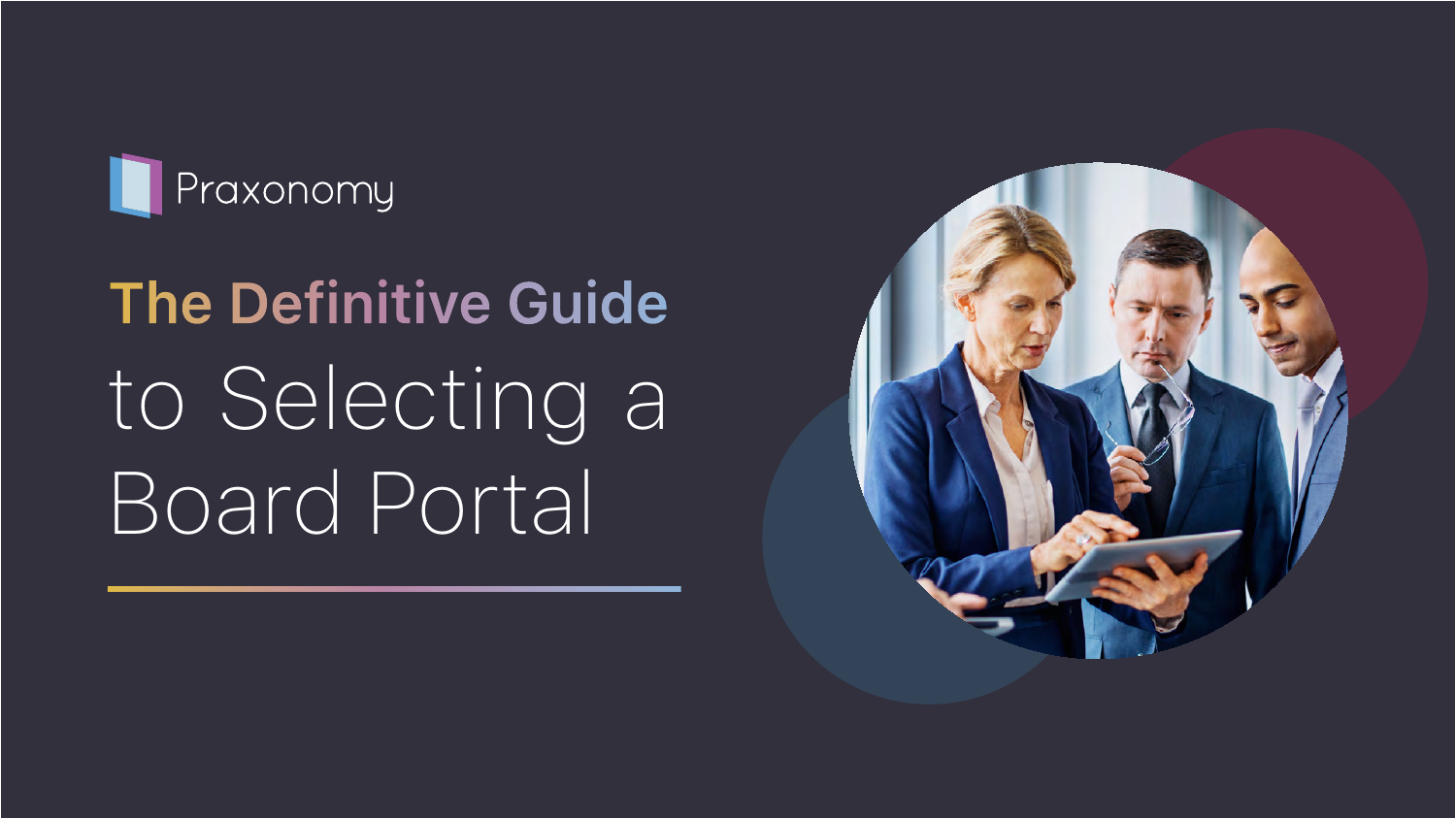### **Table of Contents**



| <b>Introduction</b>                      | 3                | The Business Case for a Board Portal                 | 19 |
|------------------------------------------|------------------|------------------------------------------------------|----|
| What is a board portal?                  | 4                | Resource Savings That Impact The<br>Bottom-line      | 19 |
| Who are the primary users of a           |                  | <b>Convenience for Board Members</b>                 | 19 |
| board portal?                            | 5                | <b>Mitigate Security Risks</b>                       | 20 |
| Administrators                           | 5                | Compliance With Regulatory and Audit<br>Requirements |    |
| <b>Directors</b>                         | 5                |                                                      | 20 |
|                                          |                  | Increased Efficiency For Board-Related Tasks         | 20 |
| <b>Workflow of Board Meetings</b>        | 6                | Responds to Current Board Needs in the               |    |
| <b>PHASE I: Pre-Meeting Activities</b>   | $\overline{7}$   | Post-COVID Era                                       | 21 |
| PHASE II: In-Meeting Activities          | $\boldsymbol{9}$ | <b>Conclusion</b>                                    | 22 |
| PHASE III: Post-Meeting Activities       | 11               |                                                      |    |
| <b>Critical Areas to Evaluate When</b>   |                  |                                                      |    |
| <b>Selecting a Board Portal Provider</b> | 13               |                                                      |    |
| Security                                 | 14               |                                                      |    |
| Compliance                               | 15               |                                                      |    |
| Functionality                            | 16               |                                                      |    |
| <b>User Experience</b>                   | 17               |                                                      |    |
| <b>Onboarding &amp; Support</b>          | 18               |                                                      |    |
|                                          |                  |                                                      |    |
|                                          |                  |                                                      |    |



Praxonomy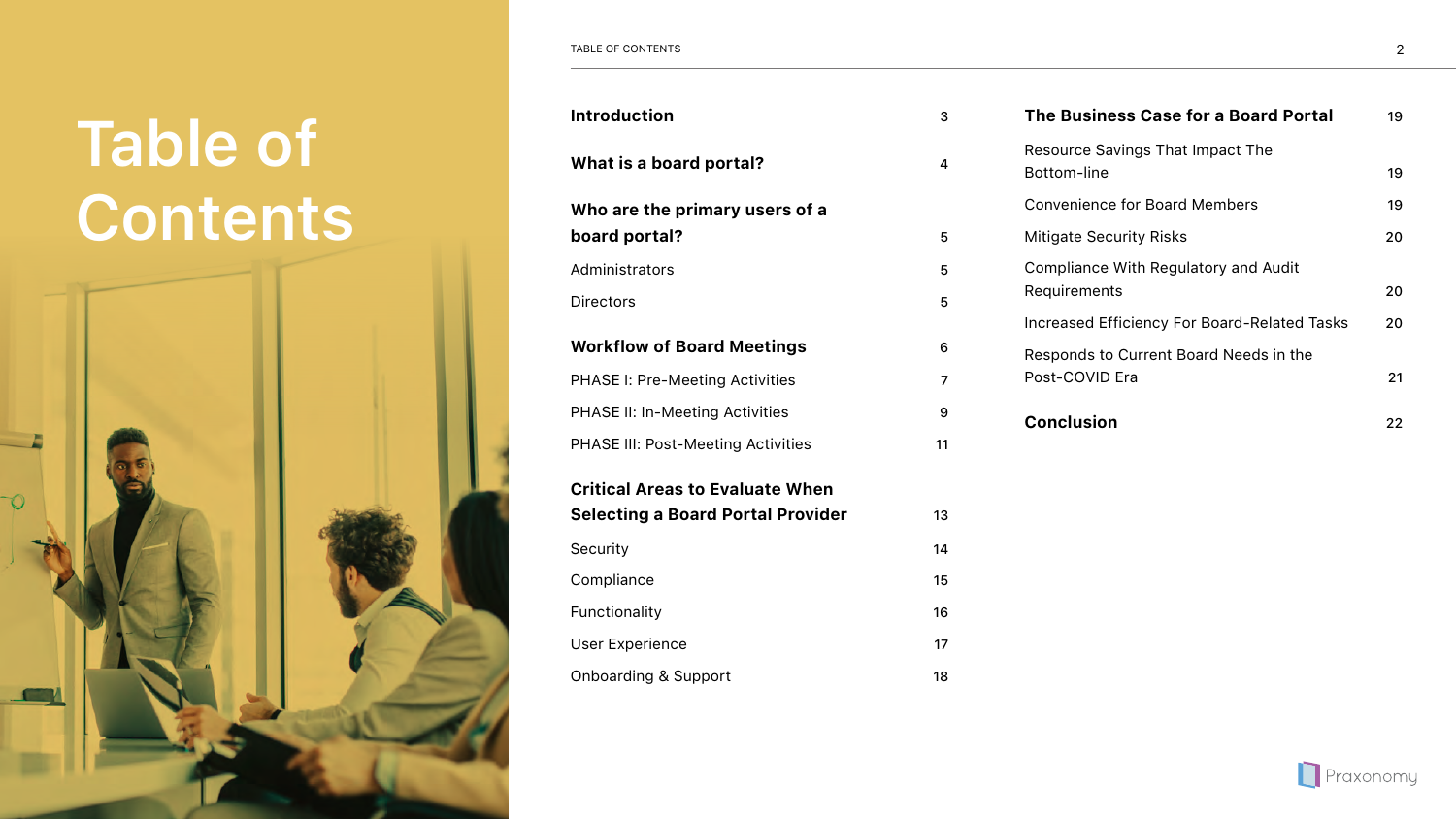## <span id="page-2-0"></span>**01 Introduction**



A t Praxonomy, we know that the decision to avail of a board portal can be time-consuming,<br>research-intensive, or daunting. But we're here to equip you with all the information you need to aid your decision-making process.

This guide was written to assist you with the following:

We help you understand the premise of the technology, so you can see how it might fit into your board's activities.

We highlight the essential functionalities and features any vendor should have.

We discuss how these should support and streamline your board-related tasks.

We also want you to ask the right questions to potential providers and, if required, help you make the case for a board portal solution.

While there are direct financial savings associated with the use of a board portal, we hope that we also provide a clearer picture on how the return on investment (ROI) on a board portal can exceed that of bottom line considerations. With the right board portal, your organisation benefits from a more **effective, secure, and compliant board** - and builds upon the cornerstones of good governance.

Let's get started.

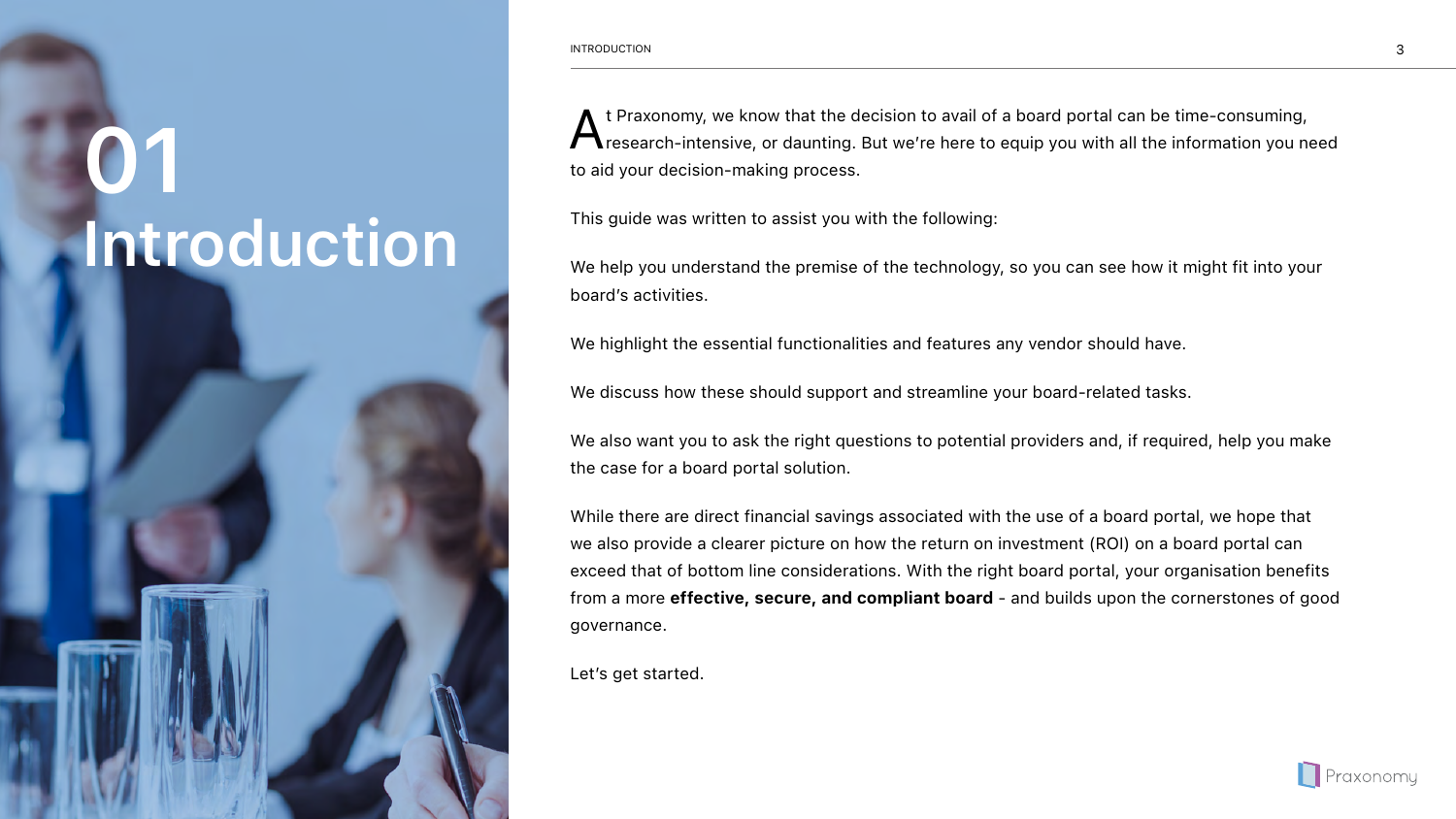## <span id="page-3-0"></span>**02 What is a board portal?**



A board portal is a centralised, highly secure, online hub designed to administer and manage<br>A activities associated with the tasks of boards of directors. It supports board-related functions.

From a macro-perspective, it's a platform for board administrators, executives and directors to:

- **a. organise board (and committee) meetings**
- **b. access board-related files and documents**
- **c. track decisions and tasks**
- **d. communicate and collaborate with one another**

The use of a board portal allows board members to access board materials and execute their governance responsibilities securely, from any web-enabled device, and at any location.

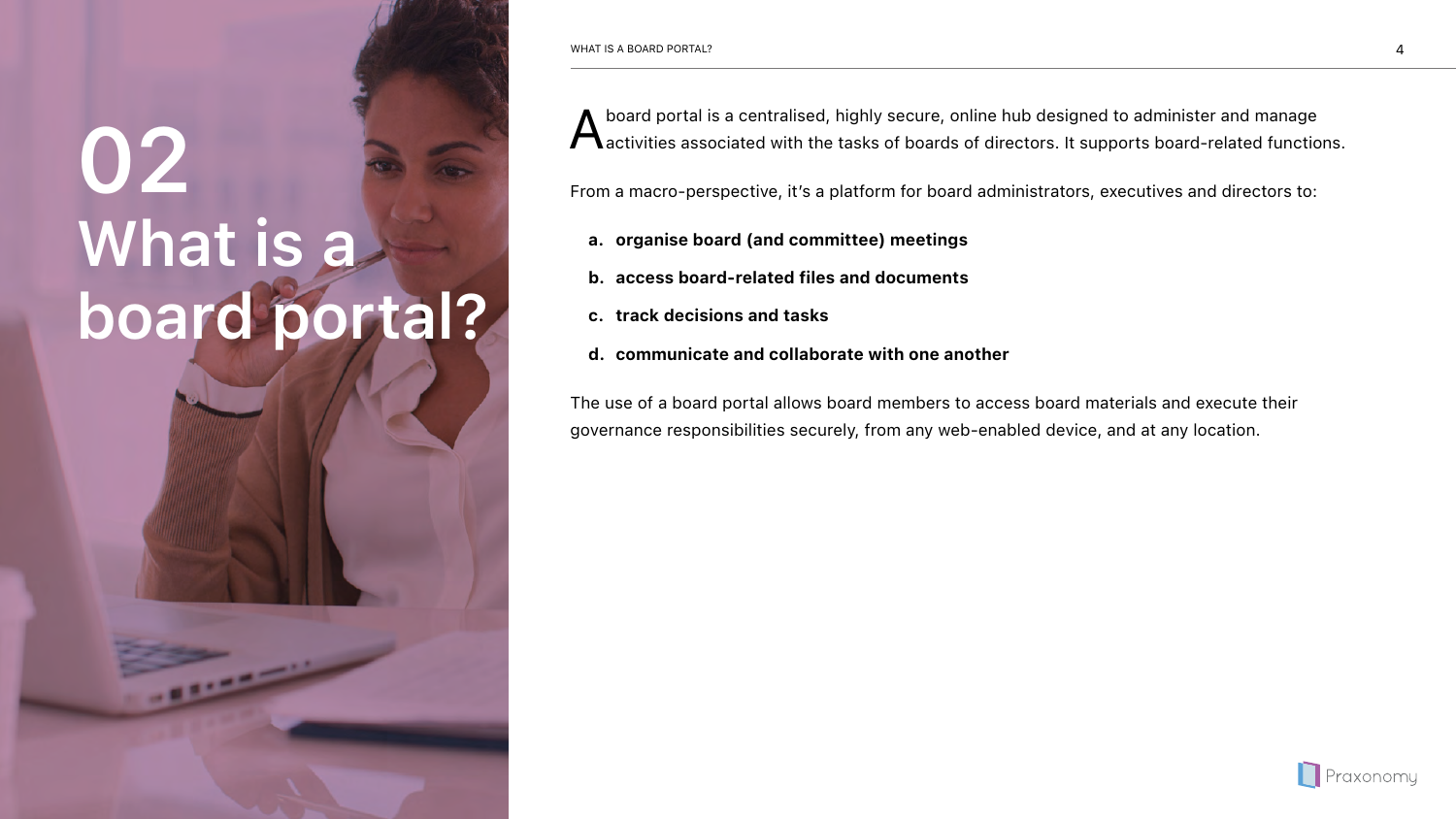<span id="page-4-0"></span>**03 Who are the primary users of a board portal?**

The users of a board portal are typically company secretaries, legal counsels, senior executives,<br>and the board of directors. They can be grouped in two broad categories: Administrators and Directors.

### **Administrators**

In most cases, company secretaries are delegated to be the administrators of a board portal. However, they can be legal counsels and senior executives as well.

The board portal allows them to schedule meetings, compile and distribute digital board papers/ board books/board packs, initiate electronic signatures, upload or update documents, send notifications, manage portal users and workspaces, as well as grant file permissions and system privileges.

### **Directors**

Directors log-in to the web board portal or via a mobile app to receive meeting notifications, the agenda, digital board packs, and other related board documents.

They are able to share, review, and comment on these materials. Directors can also exchange and safely communicate via collaboration features available within the software.